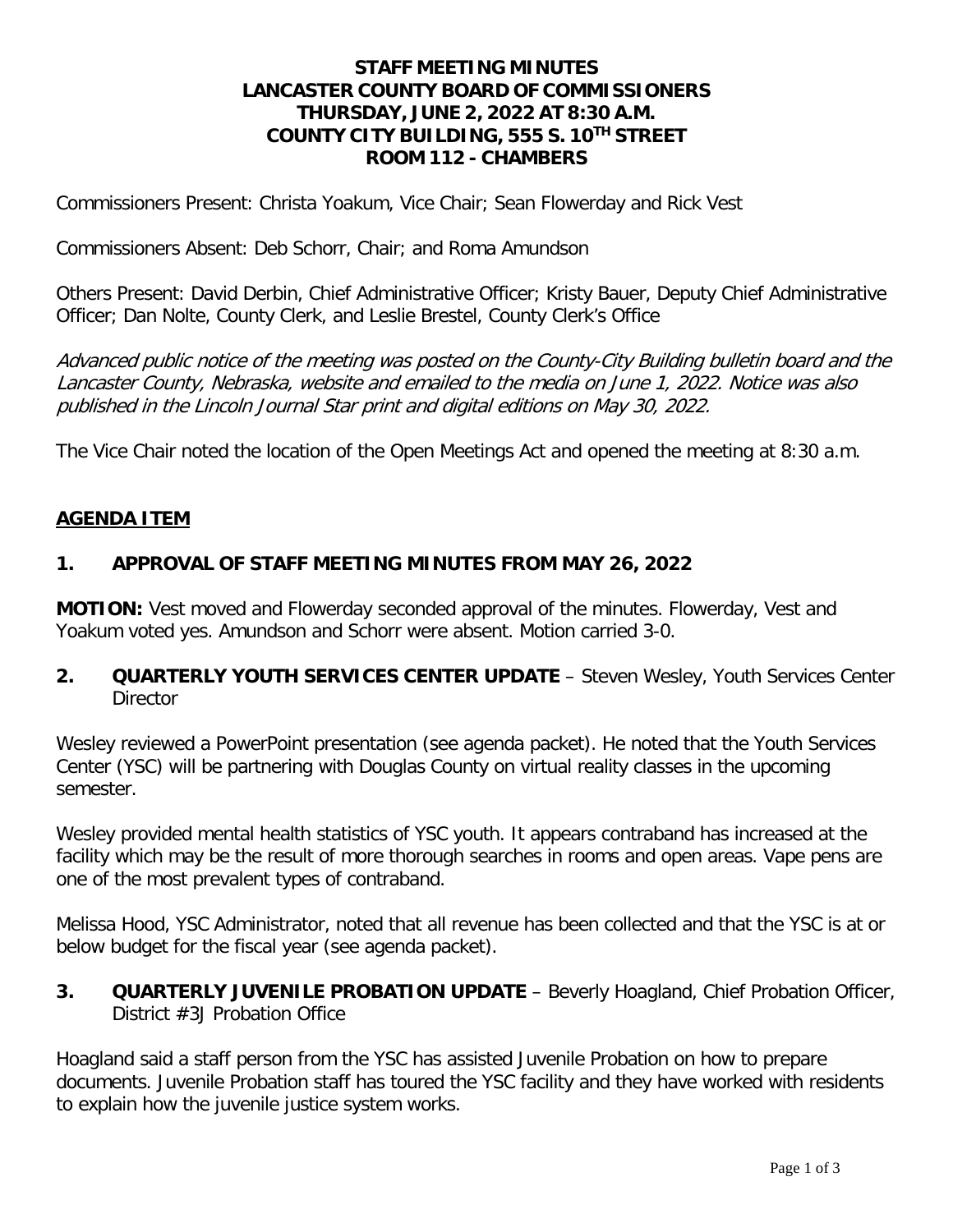She noted that there are 446 youth on probation with over 100 cases pending. She said both families and youth are struggling with mental health issues and returning to normal school and activity routines after pandemic shutdowns.

**4. BRIEFING ON MISC22005 TO REVOKE SPECIAL PERMIT 17027 (TALLGRASS HILLS COMMUNITY UNIT PLAN)** – Steve Henrichsen, Development Review Manager, and Tom Cajka, County Planner, Lincoln-Lancaster County Planning

Cajka said the Community Unit Plan (CUP) contains five lots and was approved in 2017. The owner no longer wants to proceed with the CUP. Without the CUP, he can plat the land with four lots. No streets would be required. Henrichsen added the Board would need to rescind the CUP. The Planning Commission has voted to recommend revocation of the special permit. An adjacent property owner is concerned about water runoff onto his land. This is not a part of the special permit. The Board is able to delay action on the permit until that situation is remedied.

**MOTION:** Vest moved to revoke the special permit.

The motion failed for lack of a second.

Henrichsen clarified the Board will hold a public hearing at a later date.

**5. CLAIM FOR REVIEW: VOUCHER 765211 ON BATCH 280829 TO HEARTLAND BIG BROTHERS & BIG SISTERS, DATED MAY 25, 2022, FOR A TOTAL OF \$266.12. THIS CLAIM INCLUDES BILLING FOR SERVICES PERFORMED OCTOBER 2021. THESE CLAIMS ARE BEYOND THE 90-DAY TIME PERIOD (SEE NEB. REV. STAT. §23-135)** – Kevin Nelson, Accounting Operations Manager, County Clerk

Nelson said the claim is beyond the 90-day time period and that under State statute, the Board has to approve the claim before payment can be processed. Sara Hoyle, Human Services Director, explained that her department had requested the bill be deleted on November 23, 2021, and that they had not sought to have it reprocessed until recently.

It was the consensus of the Board to move the item to a Tuesday meeting for action.

# **6. COVID-19 UPDATE AND RESPONSE**

No update was provided.

# **7. ACTION ITEMS**

### **A. Submission of Grant Applications for the following Office of Juvenile Justice and Delinquency Prevention FY 2022 Grants with Terms from October 1, 2022 through September 30, 2025**

#### **1. Family Treatment Court Program in the amount of \$820,000**

Hoyle stated this grant assists with supportive housing for families seeking treatment for drug and alcohol addiction that has resulted in abuse and neglect filings.